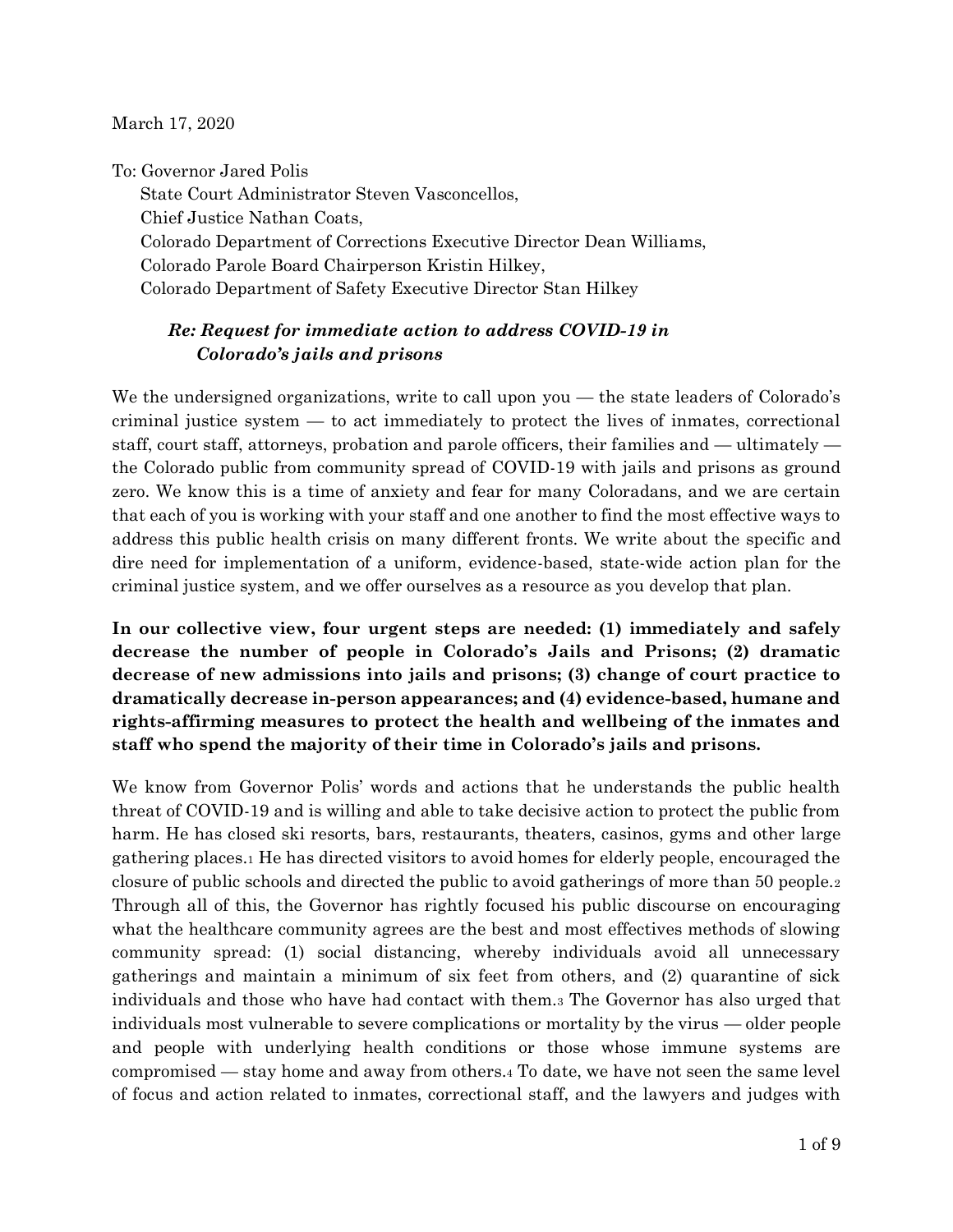whom they come into contact. As described below, failure to take immediate steps to lessen jail and prison crowding is likely to worsen and extend this public health crisis. It is not a question of *if* COVID-19 will infect Colorado's jails and prisons; it is a matter of *when*.<sup>5</sup>

## **Jails and Prisons are the ideal breeding ground for the spread of COVID-19.**

Without immediate and bold action, Colorado's prisons and jails may well become the epicenter for the broad community spread of COVID-19. To start with, by definition, correctional facilities are crowded, highly populated environments. While Governor Polis has urged a limit to public gatherings of more than 50 people, almost all of Colorado's 57 jails and 23 prisons house far more than 50 inmates and staff on any given day. For example, the Sterling Correctional facility holds close to 2,500 inmates and Denver County Jail holds about 2,000.<sup>6</sup> In these facilities, staff and inmates have close, daily contact. Inmates literally sleep, eat, and use the toilet within a few feet of one another. Under these circumstances, social distancing is literally impossible.<sup>7</sup> Many underfunded and overcrowded county jails are already unsanitary, and have minimal and uncertain access to hygiene products and extremely limited access to medical care.<sup>8</sup> Further, in overcrowded jails, quarantining more than a small number of sick inmates is impossible. These conditions are ideal for spreading COVID-19, perhaps more so than any other environment in Colorado.<sup>9</sup>

*Heightened vulnerability of inmates to death from COVID-19.* Much like residents of elder-care homes, inmates who contract COVID-19 are much more vulnerable to severe complications and death than individuals living free in the community. Looking at the Colorado prison population as a guide, we know that about 4,000 (or about one-fifth) of the 20,000 Colorado inmates are over 60 years old.<sup>10</sup> We also know that nearly 6,000 (or about 35 percent of) Colorado inmates have moderate to severe medical issues.<sup>11</sup> And we know that people incarcerated have higher rates of underlying health conditions including HIV, Hepatitis C, Tuberculosis, asthma and diabetes.<sup>12</sup> There is every reason to believe that the 13,000 people locked in Colorado's jails every day are similarly vulnerable.<sup>13</sup> Given this data, it is to be expected that COVID-19 will turn incarceration into a death sentence for some Colorado prisoners. Indeed, in Kirkland, Washington, 19 residents of a nursing home died from COVID-19.<sup>14</sup> It should be of serious concern that an outbreak at a prison could cause similar devastation, but on a much wider scale.

*The health of prison and jail staff is directly tied to the health of inmates.* The Department of Corrections employs over 3,000 corrections officers.<sup>15</sup> Thousands more correctional staff work in the almost 60 county and city jails in Colorado. There is no line, thin or otherwise, between the health of inmates and the health of correctional staff who work with those inmates. Given the inevitably close and sustained contact between jail staff and prisoners, an epidemic in the jail will be an epidemic for prisoners, correctional staff, their families and the community at large.16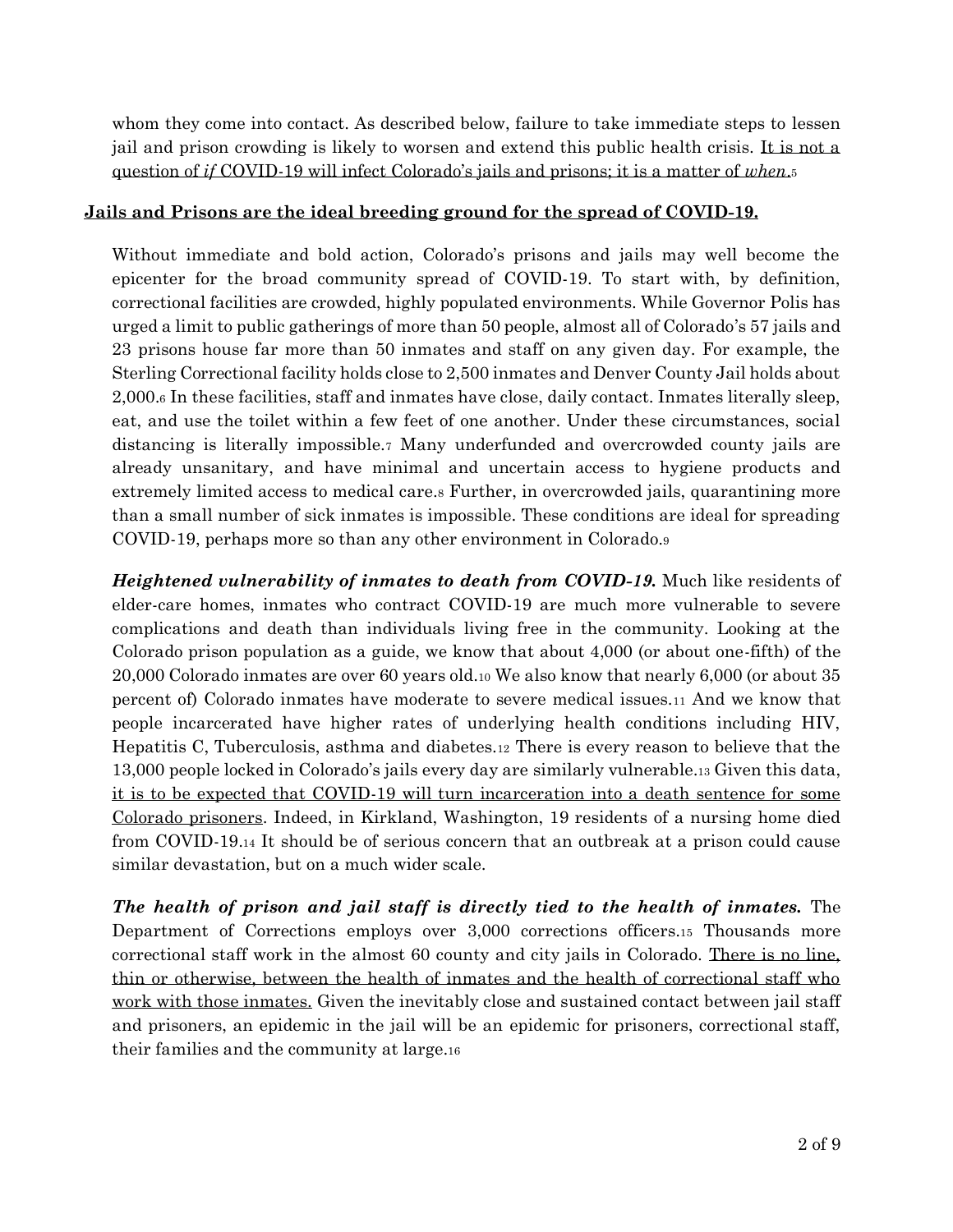*Community spread from prisons and jails to free Coloradans*. While Colorado prisons are designed to greatly diminish prisoner contact with the public, the reality is that prisoners have persistent, daily, close contact with the public. Guards and other correctional staff are, of course, members of the public. Every day they interact closely with prisoners and then go home to interact closely with family and community members. Many other professionals enter prisons and jails routinely, including medical personnel, outside contractors (food, delivery, maintenance, etc.), competency evaluators, and probation officers. Likewise, incarcerated individuals often have regular, sustained contact with the attorneys who represent them. And incarcerated individuals are often required to appear before the court in person, where they often have sustained contact with many members of the public. Indeed, virtually any criminal docket in the metro area will bring 50 or more people into a single courtroom. Finally, and perhaps most pertinently, Colorado inmates are released from confinement to the public in large numbers every day. An average of 586 people were released from county jails on a daily basis during the three month period ending December 31, 2019.<sup>17</sup> Indeed, for people held pretrial, which accounts for over 50% of the jail population, a short jail stay of 2-9 days is the norm before release.<sup>18</sup> Jails are a revolving door to and from community, creating the possibility of a super highway of transmission from the jail to free Coloradans.<sup>19</sup>

*Other downstream consequences of a jail or prison epidemic.* If significant numbers of incarcerated people in jails and prisons sicken, it will burden health care systems and intensify the spread of the disease. Jails are already short staffed and overcrowded. If correctional officers are sick and jails remain full, this will put the remaining correctional officers and inmates at risk. In Italy, riots occurred in at least two dozen prisons and six inmates died.<sup>20</sup> It will only become more difficult to take action as government workers become sick, are forced to work from home and respond to other challenges during the pandemic. In order to protect all Coloradans, now is the time to act.

## **Prisons and Jails are an enormous vulnerability in the State's COVID-19 action plan.**

Under Governor Polis' leadership, Colorado has taken action to decrease community spread among people who are elderly, people at the Capitol, people in ski resorts, people in restaurants, bars, gyms and in public gatherings; yet, there has been little top-down action to address likely jail and prison contagion. The Department of Corrections has instituted screening procedures for inmates who enter and leave the facilities for medical or court appointments and now prohibits in-person visitation with the exception of legal visits.<sup>21</sup> Responses by jails and court systems have been ad hoc and, frankly, minimal. While individual judicial districts have released public information on their response to COVID-19, most of these primarily ask that people who have the virus or were exposed to call to reschedule their court appearance, with the possibility of appearing via telephone. 22 On March 16, Chief Justice Coats issued a directive that suspended certain court appearances, but the order does not meaningfully address the serious concerns raised in this letter.<sup>23</sup> Indeed, the order implicitly cedes responsibility for making critical policy decisions to combat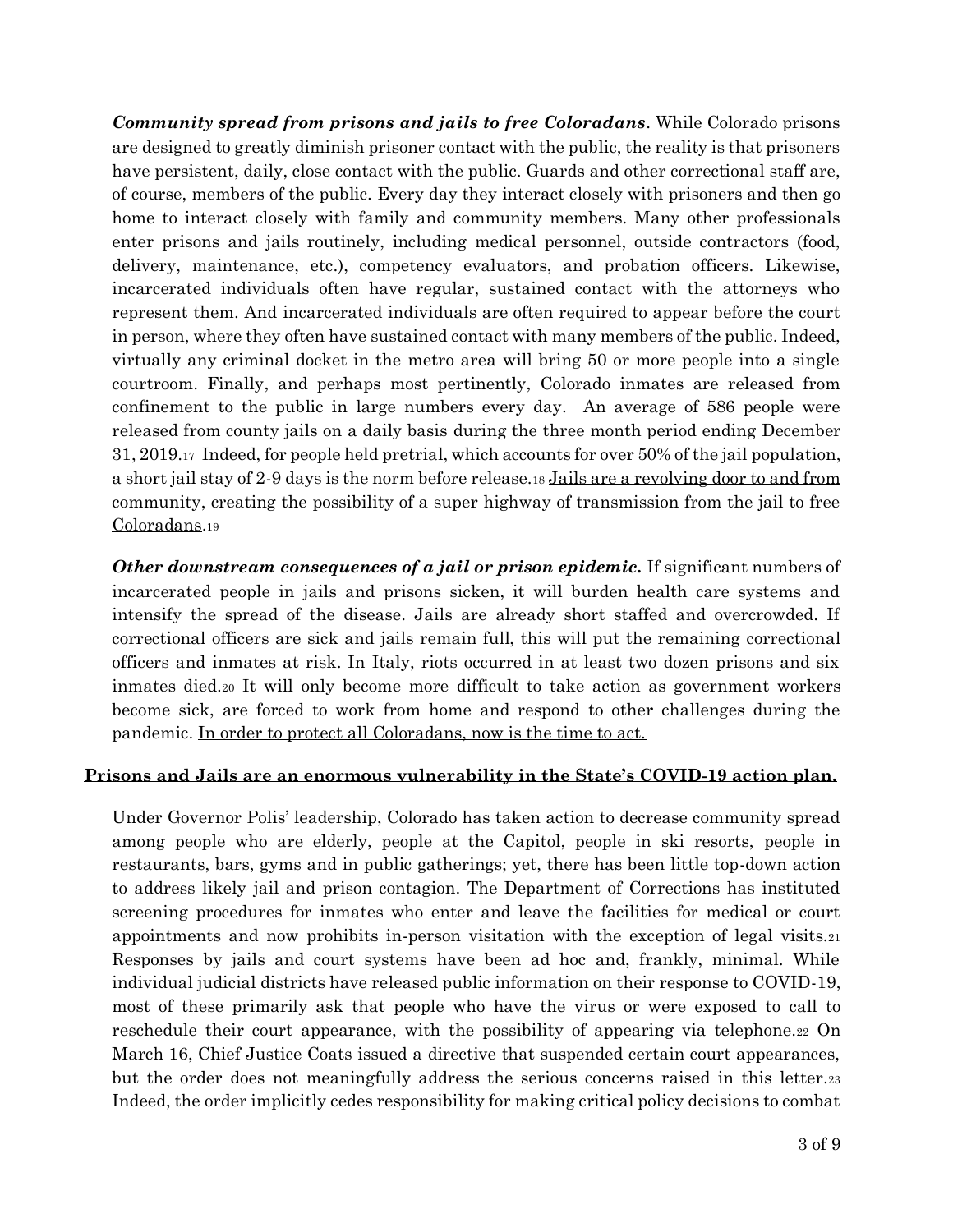the virus to the chief judges of each individual judicial district.<sup>24</sup> These measures cannot seriously be considered a comprehensive response plan to the inevitable spread of the virus through correctional facilities. While we understand the importance of home rule in Colorado, and the independence of judicial districts, counties and municipalities, we respectfully posit that these notions of independence must subside to the immediate threat of the COVID-19 public health crisis. As you know, this virus knows no barriers between cities, counties or judicial districts, or even between the incarcerated and free populations. This virus warrants a state-wide, consistent response, through the leadership of each of your offices.

**RECOMMENDATIONS.** We know that your offices have already received separate recommendations from the Office of the State Public Defender. We fully endorse those recommendations, which you can find here: [https://aclu-co.org/wp](https://aclu-co.org/wp-content/uploads/2020/03/OSPD-3-13-20.pdf)[content/uploads/2020/03/OSPD-3-13-20.pdf.](https://aclu-co.org/wp-content/uploads/2020/03/OSPD-3-13-20.pdf) Following are our urgent recommendations, which we believe are within your combined power to effectuate. Even where power to order these outcomes may be lacking, if you were each to put the weight of your office and your moral authority behind strong recommendations, we believe you could effectuate the necessary reforms below.

1. **Immediately and safely decrease the number of people in Colorado's Jails and Prisons. The public, correctional staff and prisoners will be safer with fewer people and less crowding in Colorado's jails and prisons.**

**Pretrial release:** More than 50% of the approximately 13,000 people in Colorado's jails are pretrial, meaning they have not been convicted of a crime and are held only because they cannot afford to pay the bail money for their release.<sup>25</sup> In Colorado's much-criticized pretrial system, people with money are free pretrial while people without money stay locked behind bars. The increased cruelty of this system is immeasurable should we allow poverty-based pretrial incarceration to turn into severe illness or, worse, death.

To protect incarcerated people, correctional staff, and the community as a whole, as many pretrial detainees as possible should be released. State Court Administrator Vasconcellos and Justice Coats should ensure issuance of a directive to all judges that they are to (1) immediately reconsider bond in all cases in which defendants remain incarcerated pretrial; (2) either release on personal recognizance or set affordable money bond in all cases going forward at least during this epidemic; (3) always consider vulnerability to COVID-19 when setting bond; and (4) grant a personal recognizance bond immediately upon stipulation by the prosecution. If there are to be exceptions to pretrial release, they should be limited only to those individuals accused of violent felonies who a judge determines, based on clear and convincing evidence, pose a substantial and present risk of violence to another specific person.<sup>26</sup>

**Prosecutors** should use their immense discretion to reduce the number of people who are held pretrial or who are sentenced to a confined facility.<sup>27</sup> This includes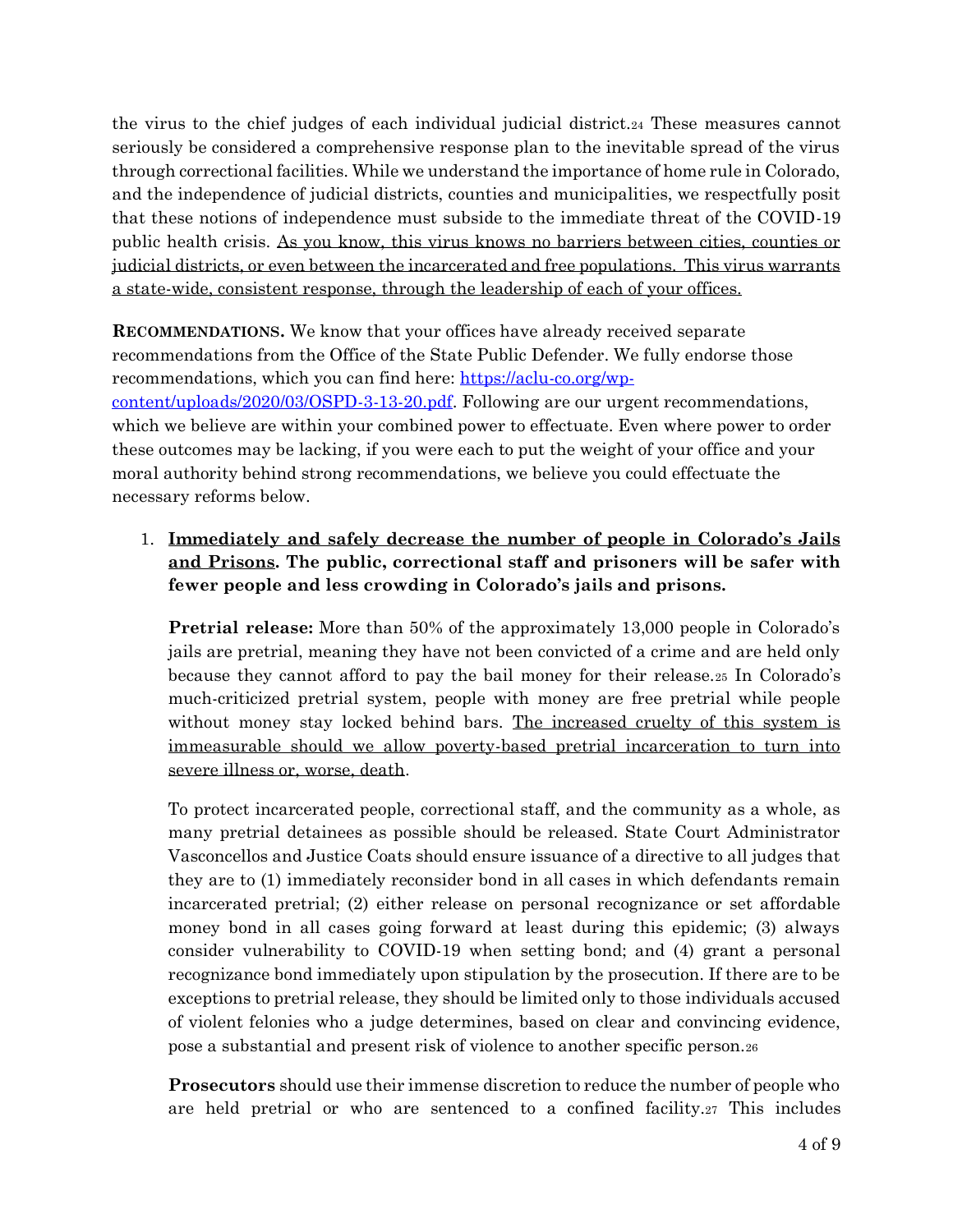recommending release without payment of money or at least upon payment of an affordable money bond. It also includes making full use of available diversion programs or alternatives that do not involve confinement and offering nonconfinement sentences in plea bargaining.

**Post-conviction release:** Parole boards should expand release opportunities and expedite release decisions for incarcerated people, especially vulnerable populations such as people who are elderly or immunocompromised. As is occurring nationally, the older demographic is growing steadily amongst the incarcerated population in Colorado.<sup>28</sup> People over the age of 60 account for 20 percent of the prison population.2[9](https://50stateblueprint.aclu.org/assets/reports/SJ-Blueprint-CT.pdf) While people over the age of 60 are at the greatest risk for COVID-19, they pose the least public safety risk to our communities.<sup>30</sup> People in this age group can and should be released to mitigate the spread of COVID-19.

Governor Polis should utilize his clemency and furlough powers to decrease, to the greatest extent possible, the number of vulnerable people in prison, with particular focus on prisoners over 50; individuals who have uncontrolled diabetes, respiratory conditions and/or are immunocompromised; and all people who are eligible for parole and community supervision/release or who are currently incarcerated for technical parole or probation violations. Corrections administrators should communicate now with courts or parole systems about which inmates could be safely released early. Additionally, probation and parole boards should immediately lift probation and parole holds for people with non-violent charges. For all people who have been found suitable for parole, the Parole Board should expedite the review process and release these parole candidates.

In conjunction with the releases, the DOC should take extra measures and coordinate with local authorities to ensure that those individuals are enrolled in Medicaid and have access to medical care, housing or shelter and other necessary re-entry services. Particular attention should be given to the needs of women, who in general have less access to re-entry services and resources than men.

For jail populations, the Courts and prosecutors must use their power to grant furloughs for people serving sentences in the county jail or reconsider sentences pursuant Rule of Criminal Procedure 35 to eliminate the remaining sentence or convert to in-home detention. The Court already determined that community-release is appropriate for this population when it sentenced them to what are most commonly short county jail sentences. There is no good public health reason not to expedite that inevitable release.

Community Corrections/Halfway houses also pose a serious risk for the spread of COVID-19, particularly given that residents are expected to be engaged in full-time work in the community. There are several measures that could both decrease the risk of spread and alleviate the most immediate of the COVID-19 hardships residents will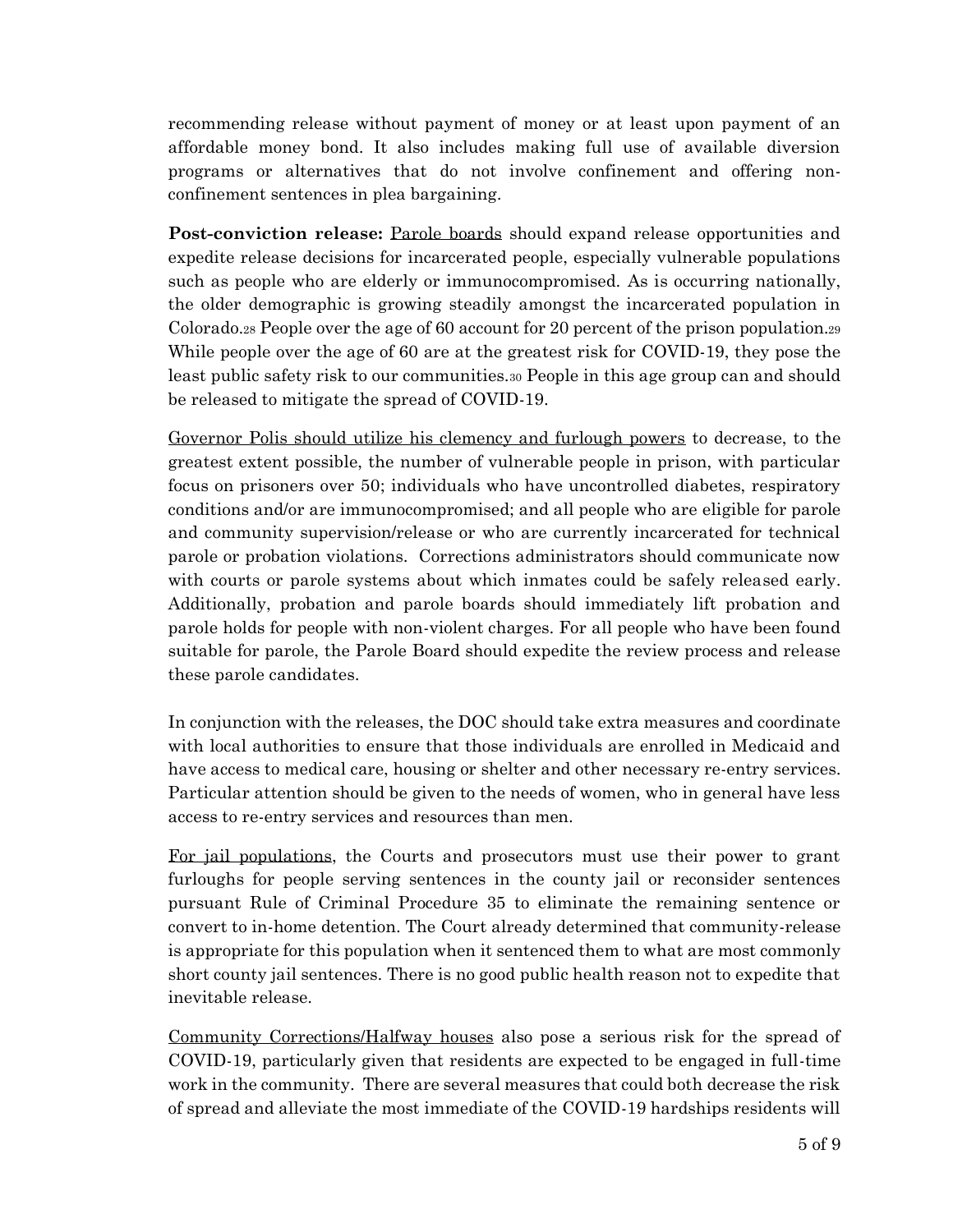face. We urge the following actions: (1) review the current population to shift as many individuals as possible from residential to non-residential status; (2) for those individuals on non-residential status, modify supervision requirements to limit to the greatest extent possible how often they must report in-person to the halfway house, including by allowing telephonic instead of in-person meetings; (3) waive the \$17 daily fee residents must pay if they are unemployed or underemployed -- residents cannot reasonably be expected to secure full-time employment during the epidemic; and (4) provide indigent residents with funding to purchase basic necessities, including hygiene items and over the counter medicine.

COVID-19 decarceration in other jurisdictions. Some other jurisdictions, including at least one in Colorado, are moving quickly to decarcerate in order to protect public health. For instance, **Cuyahoga County Court** in Cleveland is planning to release 200 to 300 individuals from the Cuyahoga County Jail.<sup>31</sup> They will hold mass plea and bond reduction hearings to get as many people as possible out of the county's jail to lessen the impact of a potential outbreak. To reduce the jail population in **Boulder County**, law enforcement has agreed to issue more summons in lieu of arrests; the District Attorney's Office has committed to review a list of all individuals incarcerated on bond to determine whom to release; and the Court has approved a list of offenses for personal recognizance bonds including all misdemeanor and petty offenses, most drug offenses and non-Victims Right Act offenses.<sup>32</sup> In **Los Angeles**, the number of inmates in county jails has decreased due to the early release of 617 inmates with less than 30 days left in their sentence.<sup>33</sup>

Internationally, countries are also taking steps to decarcerate to lessen the spread of COVID-19. In **Iran**, where the virus has been spreading for several weeks longer than in the U.S., the government granted temporary release to almost a quarter of their total prison population, about 70,000 people.<sup>34</sup> In **Ireland**, over 200 prisoners serving sentences of less than twelve months for non-violent offenses will be considered for temporary release.<sup>35</sup>

2. **Eliminate or dramatically reduce new incarceration.** Governor Polis should issue an executive order to direct the District Attorneys' Offices and law enforcement entities, including town and city police departments, to dramatically reduce the rate at which people are arrested by law enforcement. Public officials with authority to set bail, including judges, bail staff, and police officers, should maximize release on personal recognizance.

**Change sentencing and bench warrant practice.** State Court Administrator Vasconcellos and Chief Justice Coats should issue (1) a directive that courts are to default to noncustodial sentences wherever possible, including resolutions that avoid immigration detention; and (2) a moratorium on issuance of bench warrants absent a judicial finding, based on clear and convincing evidence, that failure to issue the bench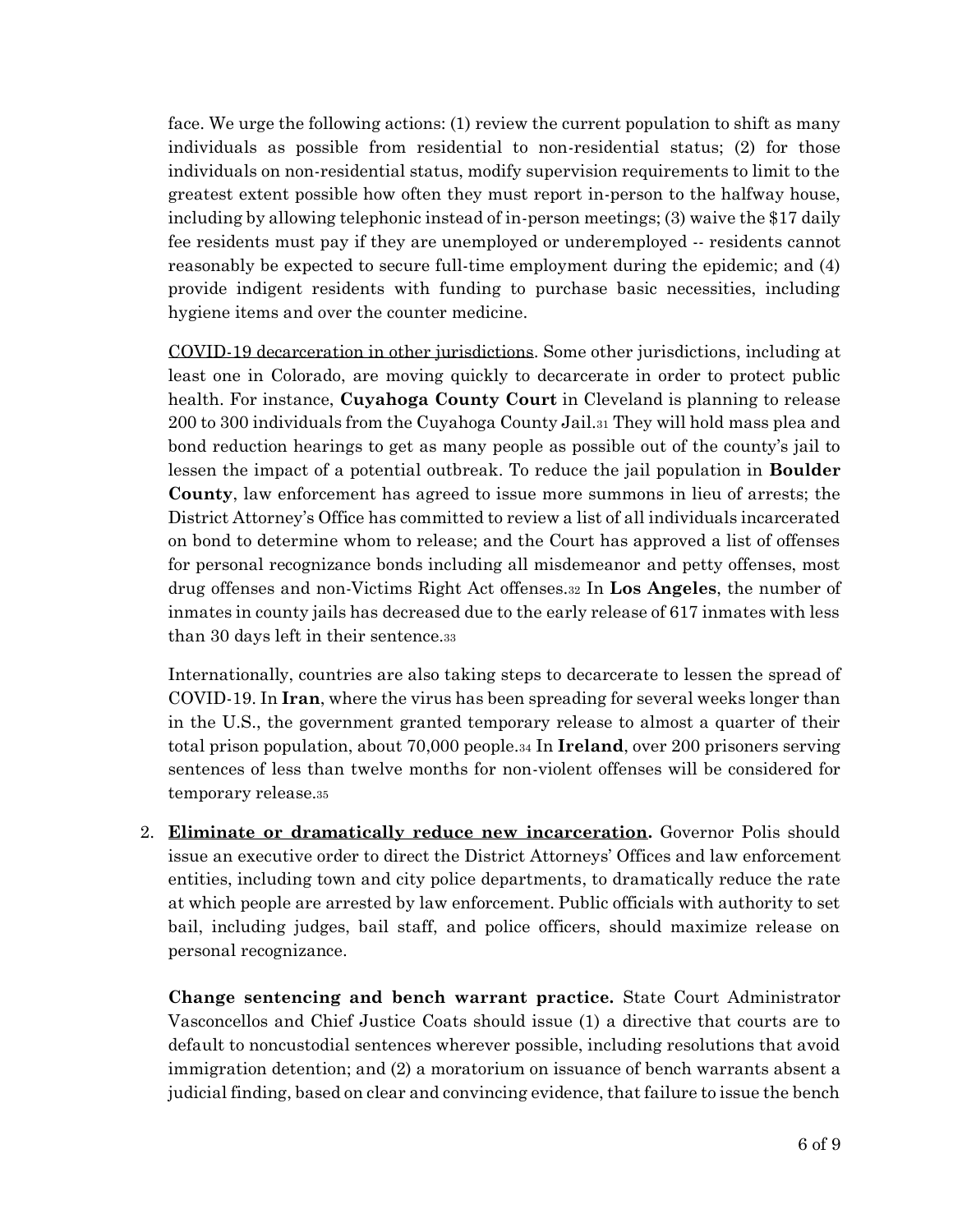warrant poses a substantial and present risk of serious bodily harm to another identifiable person.

**Eliminate parole and probation warrants and revocations for technical violations.** Every year, thousands of people are incarcerated not because of a new criminal offense but because of a technical violation of probation or parole.<sup>36</sup> Put simply, missing or failing a urinalysis test or meeting with a parole or probation officer does not justify incarceration, particularly during this public health crisis. "Reducing these unnecessary incarcerations would reduce the risk of transmitting a virus between the facilities and the community, and vice versa."<sup>37</sup>

**Policing and arrest practices must change.** During this public health crisis, police should drastically reduce the number of people who are arrested and detained. Police agencies should avoid arrest for all but violent felonies, and then arrest only when the officer perceives an immediate risk to the safety of another person. Law enforcement should be explicitly prohibited from making custodial arrests for lowlevel offenses.

In **Denver**, Mayor Hancock announced that the sheriff's department will stop booking many individuals charged with low-level, non-violent offenses into the city jail.<sup>38</sup> The **Los Angeles** County Sheriff's Department has cut the number of daily arrests from around 300 to 60 as deputies increasingly cite and release for minor offenses.<sup>39</sup>

3. **Substantially reduce in-person court appearances for defendants and lawyers.** During the epidemic, mandatory in-person court appearances and mandatory in-person meetings related to pre-trial supervision, probation or parole should be suspended. Required contact with courts, probation, parole and pretrial should be diminished wherever possible. Telephonic appearance for defendants and lawyers should be allowed and encouraged, especially for individuals who are vulnerable to complications or death due to COVID-19. No one should be penalized for not appearing in-person at court hearings for the duration of the epidemic.

**Liberally grant defendant requests to reset court cases.** All courts should reset all out-of-custody cases at least 60 days to limit exposure and health risks. Requests by in-custody defendants who waive speedy trial should be liberally granted. The court should accept continuance requests telephonically or online.

**Limit transportation of inmates on writs.** The transportation of inmates on writs amongst county jails and between DOC and county jails should be dramatically reduced or suspended entirely. Transport will inevitably increase the likelihood of the spread of the virus between correctional facilities by exposing inmates and corrections staff, court staff, and sheriffs in multiple counties each time an inmate from one jail or prison is transported by sheriffs to another facility. Where speedy trial is not running in a case, all writs should be vacated. Where speedy trial rights are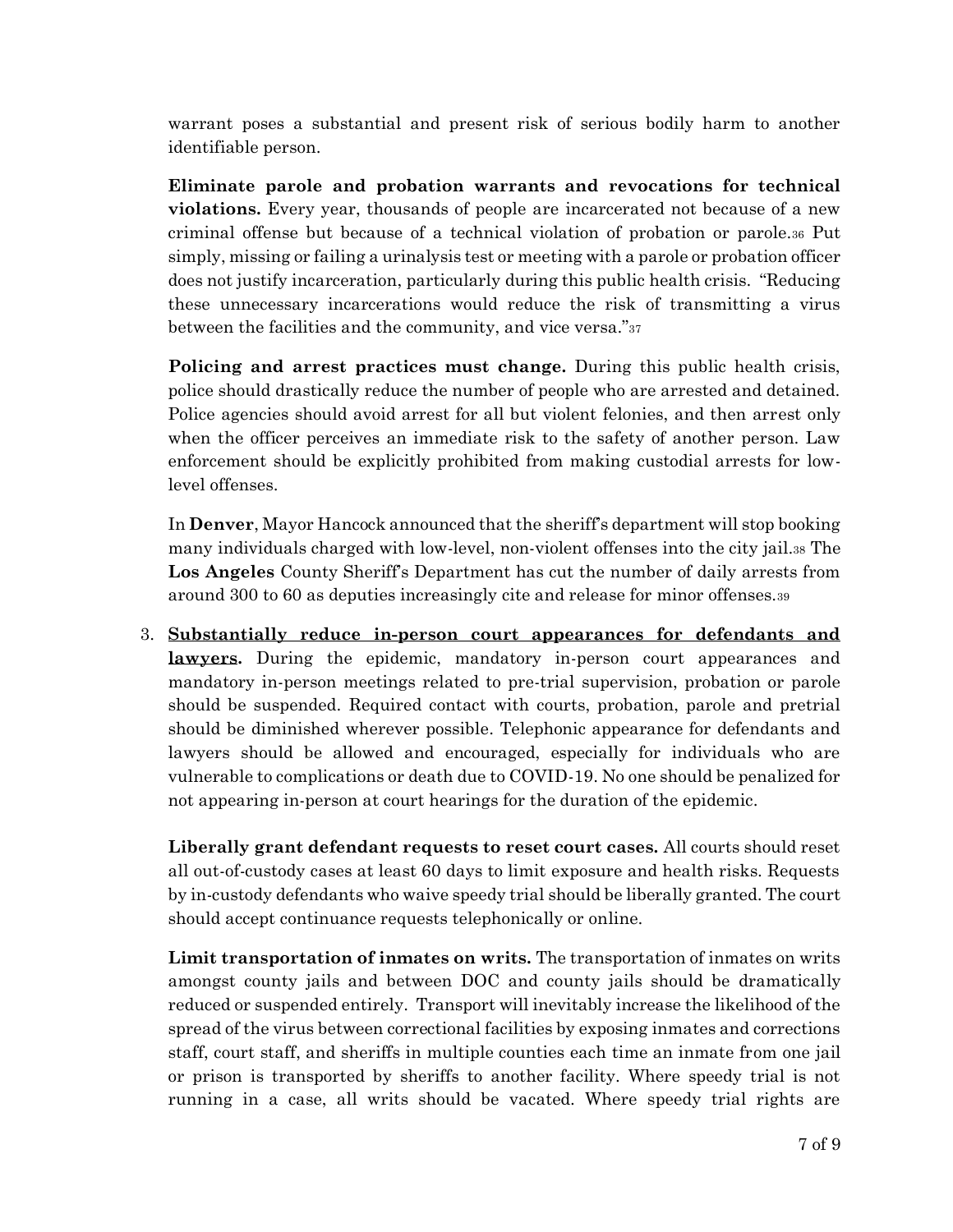implicated, a bond reduction/modification to a PR bond should be granted so that a writ is unnecessary. Only in cases where an inmate's speedy trial rights are implicated, a bond reduction/modification will not lead to release of the inmate, and the trial is set after April 3rd, 2020 should a writ be executed. In those cases, the inmate should be transported, placed into holding areas, and housed alone. No more than one inmate should be placed in a vehicle, holding cell, or pod outside his/her jail or DOC facility of origin with any other inmates while on a writ to another jurisdiction(s).

- 4. **Provide free access to adequate medical care in prisons and jails.** All medical co-pays should be waived during the epidemic. By charging high medical copays, correctional facilities discourage inmates from accessing immediate medical care that can prevent the spread of the virus. Medical care must include preventive care, medical testing, and prompt treatment — including any necessary transfers to higher care for any illness. To encourage inmates to seek treatment, medical care should be provided without co-pays or additional costs.
- 5. **Provide as many opportunities for prisoner contact with community as possible.** Decisions to suspend all visitation to prisons and jails should be made in consultation with local public health officials and only when absolutely necessary.<sup>40</sup> Any decision to suspend visitation should be accompanied by clear plans and procedures to substitute other forms of communication such as increased access to phone calls and video calls.

**Fees for phone and video calls should be waived.** Without visitation, jails and prisons should ensure free access to other available means of communication with the outside world.<sup>41</sup>

**Legal visits must continue unimpeded and free of charge.** People who are incarcerated must have ready access to their attorneys throughout the epidemic. If necessary, facilities can implement non-contact legal visits, or can increase the availability of confidential phone or video calls to reduce the number of in-person visits. Any attorney-client calls must be free of charge.

**6. Education of correctional staff and inmates.** Incarcerated people need to be informed about the virus and the measures they can take to minimize their risk of contracting or spreading it. They must be educated on the importance of proper handwashing, coughing into their elbows, and social distancing to the extent they can. Likewise, correctional staff must be educated about the virus to protect themselves and their families, as well as the people in their custody.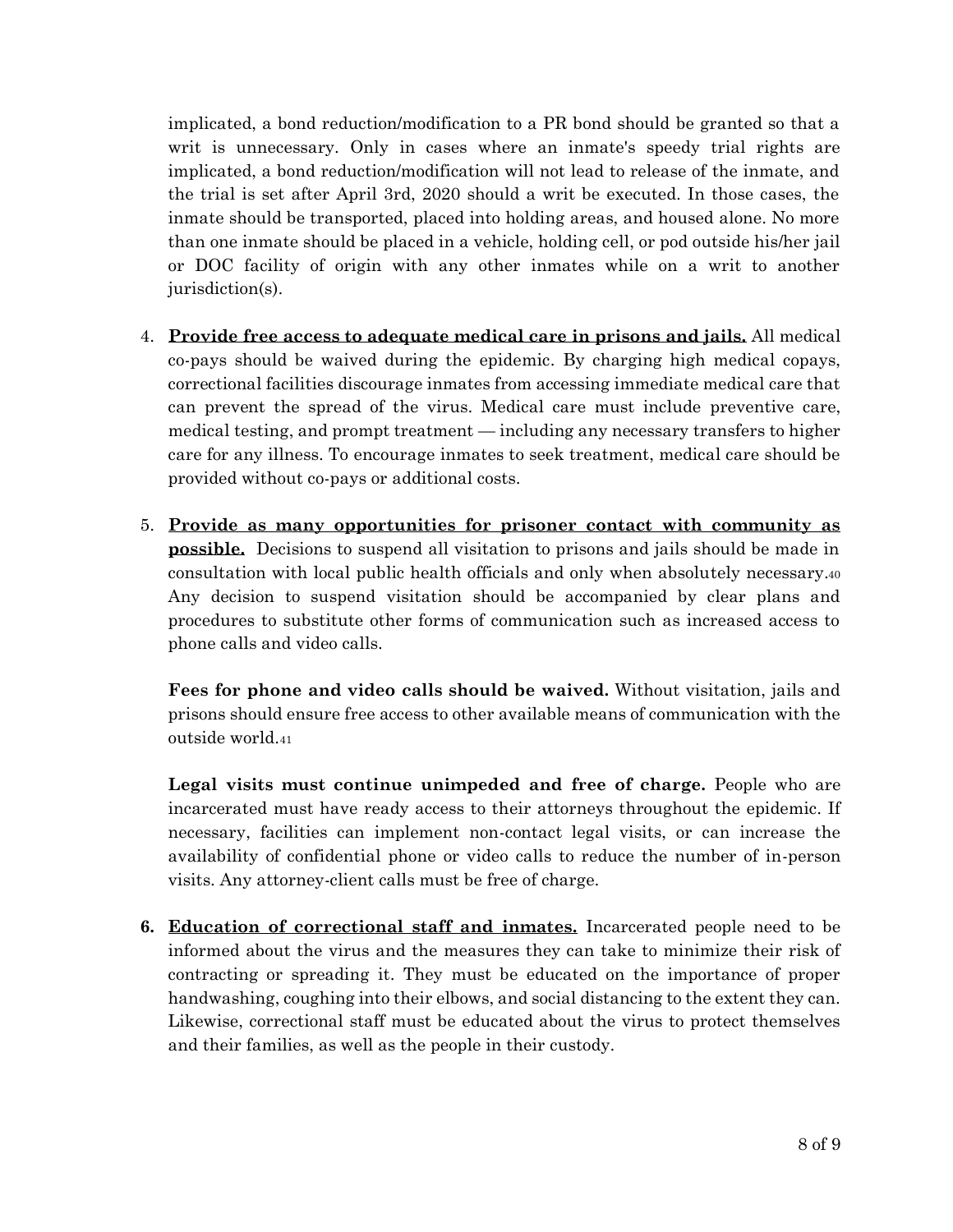- 7. **Staff plans for correctional staff and inmates.** Regardless of how many staff stay home because they are sick, the prisons will have to continue functioning. There must be a plan for how necessary functions and services will continue if large numbers of staff are out with the virus. Many tasks in prisons, such as food preparation and basic sanitation, are performed by prisoners. The plans for an outbreak must also address how necessary tasks performed by prisoners will continue if large numbers of prisoners are ill.
- 8. **Sanitation**. All facilities must develop and announce a plan to disinfect and regularly sanitize the facilities (jails, prison, and courthouses), particularly any common areas. The most basic aspect of infection control is hygiene. There must be free and ready access to warm water, soap, hand sanitizer and cleaning supplies for inmates.
- 9. **Make public all plans for managing COVID-19 in jails and prisons.** Transparency — which engenders public trust and collaboration – has proven critical to combatting COVID-19 around the world. Given the high stakes, each of your offices must make transparent its plans to address COVID-19 in jails and prisons.
- 10. **Data collection.** As with any contagious disease, data collection is critical to understanding and fighting the virus. Jails, prisons and halfway houses must be part of this process. The same information that is tracked in the community must be tracked in jails, prisons and halfway houses.

We recognize that each of you is under enormous pressure to address the myriad and often competing challenges of this growing public health crisis. We offer these urgent recommendations to assist in your development of an action plan to address the inevitable spread of COVID-19 to jails and prisons. We are ready, willing and able to assist you in coming up with the best plan for Colorado's criminal justice system, one that prioritizes the health and safety of all Coloradans.

Sincerely,

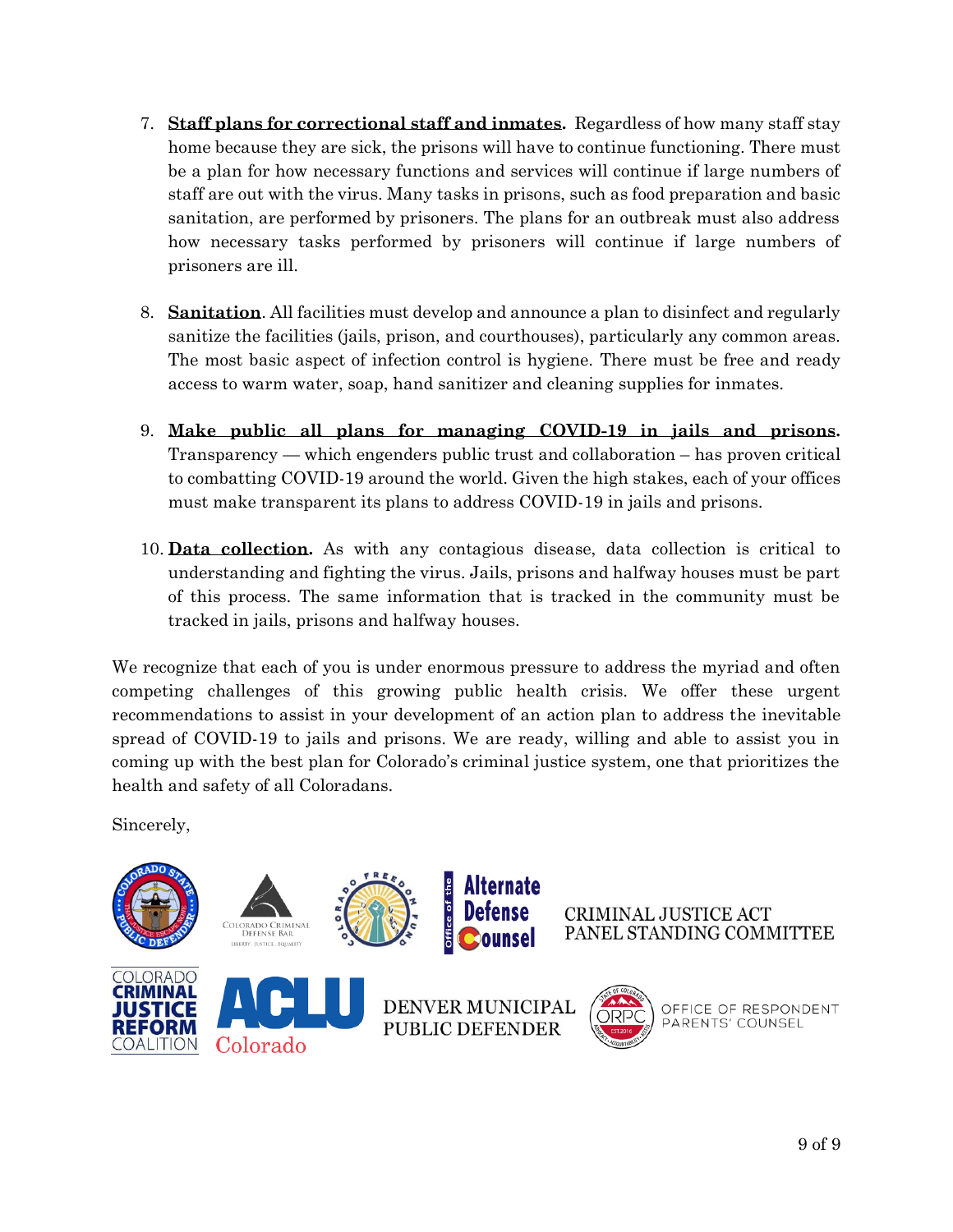<sup>1</sup> Meg Wingerter, *Colorado Governor Closes Bars, Restaurants, Theaters and Gyms in Fight against Coronavirus*, THE DENVER POST (Mar. 16, 2020),

<https://www.denverpost.com/2020/03/16/coronavirus-colorado-bars-restaurants-dmv-closed/>

<sup>2</sup> Marianne Goodland, *Polis announces shutdown of all in-house dining as cases rise to 160 in state*, COLORADO POLITICS (Mar. 16, 2020), [https://www.coloradopolitics.com/coronavirus/polis-announces](https://www.coloradopolitics.com/coronavirus/polis-announces-shutdown-of-all-in-house-dining-as-cases/article_f67d9054-67da-11ea-bee3-e767db9e195d.html)[shutdown-of-all-in-house-dining-as-cases/article\\_f67d9054-67da-11ea-bee3-e767db9e195d.html](https://www.coloradopolitics.com/coronavirus/polis-announces-shutdown-of-all-in-house-dining-as-cases/article_f67d9054-67da-11ea-bee3-e767db9e195d.html)

<sup>3</sup> Blair Miller, *'We Are All in This Together': Colorado Governor Expects Thousands of COVID-19 Cases, Urges Social Distancing*, DENVER 7 (Mar. 14, 2020),

[https://www.thedenverchannel.com/news/national/coronavirus/we-are-all-in-this-together-colorado](https://www.thedenverchannel.com/news/national/coronavirus/we-are-all-in-this-together-colorado-governor-expects-thousands-of-covid-19-cases-urges-social-distancing)[governor-expects-thousands-of-covid-19-cases-urges-social-distancing](https://www.thedenverchannel.com/news/national/coronavirus/we-are-all-in-this-together-colorado-governor-expects-thousands-of-covid-19-cases-urges-social-distancing)

<sup>4</sup> Blair Miller, *Colorado Governor Declares State of Emergency to Increase COVID-19 Testing, Implement Paid Sick Leave*, DENVER 7 (Mar. 10, 2020),

[https://www.thedenverchannel.com/news/national/coronavirus/colorado-governor-declares-state-of](https://www.thedenverchannel.com/news/national/coronavirus/colorado-governor-declares-state-of-emergency-to-increase-covid-19-testing-implement-paid-sick-leave)[emergency-to-increase-covid-19-testing-implement-paid-sick-leave](https://www.thedenverchannel.com/news/national/coronavirus/colorado-governor-declares-state-of-emergency-to-increase-covid-19-testing-implement-paid-sick-leave)

<sup>5</sup> Paige St. John, *Parts of San Quentin Prison under Quarantine as a Precaution*, LOS ANGELES TIMES (Mar. 15, 2020), [https://www.latimes.com/california/story/2020-03-15/san-quentin-prison-quarantine](https://www.latimes.com/california/story/2020-03-15/san-quentin-prison-quarantine-coronavirus)[coronavirus;](https://www.latimes.com/california/story/2020-03-15/san-quentin-prison-quarantine-coronavirus) Chelsia Rose Marcius, *NYC Department of Correction Employee Tests Positive for* 

*Coronavirus*, NEW YORK DAILY NEWS (Mar. 15, 2020), [https://www.nydailynews.com/coronavirus/ny](https://www.nydailynews.com/coronavirus/ny-coronavirus-nyc-doc-employee-tests-positive-20200315-muh3hh2o2zfyvktor6u53bolxe-story.html)[coronavirus-nyc-doc-employee-tests-positive-20200315-muh3hh2o2zfyvktor6u53bolxe-story.html](https://www.nydailynews.com/coronavirus/ny-coronavirus-nyc-doc-employee-tests-positive-20200315-muh3hh2o2zfyvktor6u53bolxe-story.html)

<sup>6</sup> *Monthly Population and Capacity Report*, COLORADO DEPARTMENT OF CORRECTIONS (Feb. 29, 2020), [https://drive.google.com/file/d/1mi-b4Q0J9iopqGl2aLPElQgT1BhYAakE/view;](https://drive.google.com/file/d/1mi-b4Q0J9iopqGl2aLPElQgT1BhYAakE/view) *HB 19-1297: Jail Data*, COLORADO DIVISION OF CRIMINAL JUSTICE[,](https://cdpsdocs.state.co.us/ors/Data/Data_Instruments/HB1297/Dashboard/HB19-1297.html)

[https://cdpsdocs.state.co.us/ors/Data/Data\\_Instruments/HB1297/Dashboard/HB19-1297.html](https://cdpsdocs.state.co.us/ors/Data/Data_Instruments/HB1297/Dashboard/HB19-1297.html) <sup>7</sup> Martin Kaste, *Prisons And Jails Worry About Becoming Coronavirus 'Incubators'*, NPR (Mar. 13, 2020), [https://www.npr.org/2020/03/13/815002735/prisons-and-jails-worry-about-becoming](https://www.npr.org/2020/03/13/815002735/prisons-and-jails-worry-about-becoming-coronavirus-incubators)[coronavirus-incubators](https://www.npr.org/2020/03/13/815002735/prisons-and-jails-worry-about-becoming-coronavirus-incubators)

<sup>8</sup> *See, e.g.*, Allison Sherry, *'We Make Do': Jails Aren't Always Purpose-Built In Rural Counties Like Saguache*, COLORADO PUBLIC RADIO (Jul. 1, 2019), [https://www.cpr.org/2018/03/30/we-make-do-jails](https://www.cpr.org/2018/03/30/we-make-do-jails-arent-always-purpose-built-in-rural-counties-like-saguache/)[arent-always-purpose-built-in-rural-counties-like-saguache/](https://www.cpr.org/2018/03/30/we-make-do-jails-arent-always-purpose-built-in-rural-counties-like-saguache/)

<sup>9</sup> Nicole Wetsman, *Prisons and Jails Are Vulnerable to COVID-19 Outbreaks*, THE VERGE (Mar. 7, 2020), [https://www.theverge.com/2020/3/7/21167807/coronavirus-prison-jail-health-outbreak-covid-](https://www.theverge.com/2020/3/7/21167807/coronavirus-prison-jail-health-outbreak-covid-19-flu-soap)[19-flu-soap](https://www.theverge.com/2020/3/7/21167807/coronavirus-prison-jail-health-outbreak-covid-19-flu-soap)

<sup>10</sup> *Departmental Reports and Statistics*, COLORADO DEPARTMENT OF CORRECTIONS[,](http://www.colorado.gov/pacific/cdoc/departmental-reports-and-statistics)

<https://www.colorado.gov/pacific/cdoc/departmental-reports-and-statistics>

<sup>11</sup> *Statistical Report FY 2018*, COLORADO DEPARTMENT OF CORRECTIONS,

[https://drive.google.com/file/d/1Sbiu6bl7NVZ7BL-ij3u\\_TyrmbUOAoWKS/view](https://drive.google.com/file/d/1Sbiu6bl7NVZ7BL-ij3u_TyrmbUOAoWKS/view)

<sup>12</sup> Peter Wagner, *No Need to Wait for Pandemics: The Public Health Case for Criminal Justice Reform*, PRISON POLICY INITIATIVE (Mar. 6, 2020),

<https://www.prisonpolicy.org/blog/2020/03/06/pandemic/>

<sup>13</sup> *HB 19-1297: Jail Data*, COLORADO DIVISION OF CRIMINAL JUSTICE[,](https://cdpsdocs.state.co.us/ors/Data/Data_Instruments/HB1297/Dashboard/HB19-1297.html)

[https://cdpsdocs.state.co.us/ors/Data/Data\\_Instruments/HB1297/Dashboard/HB19-1297.html](https://cdpsdocs.state.co.us/ors/Data/Data_Instruments/HB1297/Dashboard/HB19-1297.html)

<sup>14</sup> Martha Bellisle, *Washington Virus Deaths Hit 22, 3 More From Nursing Home*, AP NEWS (Mar. 9, 2020),<https://apnews.com/0f6adf1db3f093cad85aea11706ed048>

<sup>15</sup> *Statistical Report FY 2018*, COLORADO DEPARTMENT OF CORRECTIONS,

[https://drive.google.com/file/d/1Sbiu6bl7NVZ7BL-ij3u\\_TyrmbUOAoWKS/view](https://drive.google.com/file/d/1Sbiu6bl7NVZ7BL-ij3u_TyrmbUOAoWKS/view)

<sup>16</sup> Anne Spaulding, *Coronavirus COVID-19 and the Correctional Facility*, EMORY CENTER FOR THE HEALTH OF INCARCERATED PERSONS (Mar. 9, 2020),

[https://www.ncchc.org/filebin/news/COVID\\_for\\_CF.\\_HCW\\_3.9.20.pdf](https://www.ncchc.org/filebin/news/COVID_for_CF._HCW_3.9.20.pdf)

<sup>17</sup> *HB 19-1297: Jail Data*, COLORADO DIVISION OF CRIMINAL JUSTICE,

[https://cdpsdocs.state.co.us/ors/Data/Data\\_Instruments/HB1297/Dashboard/HB19-1297.html](https://cdpsdocs.state.co.us/ors/Data/Data_Instruments/HB1297/Dashboard/HB19-1297.html)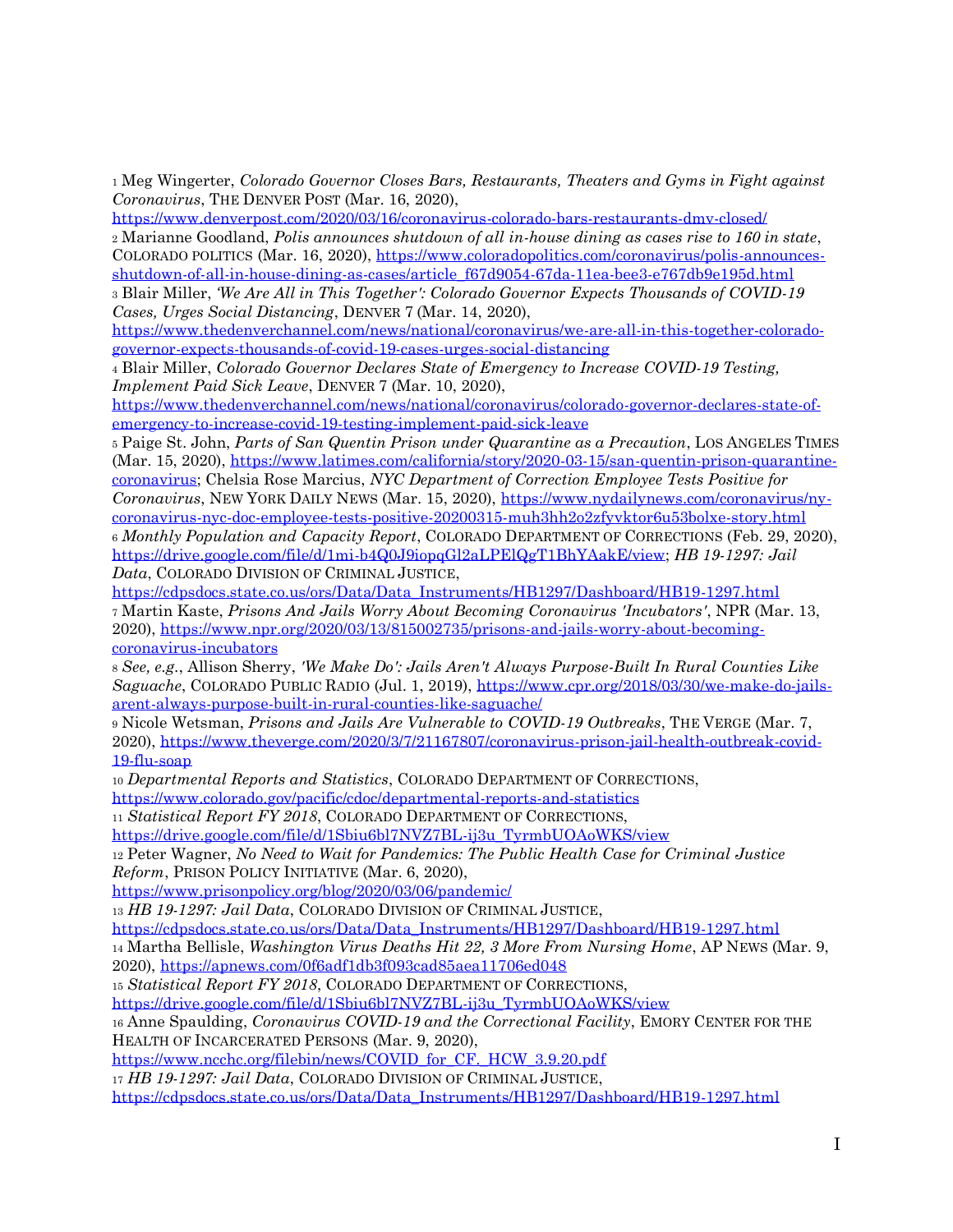<sup>18</sup> Bernadette Rabuy & Daniel Kopt, *Detaining the Poor: How Money Bail Perpetuates an Endless Cycle of Poverty and Jail Time*, PRISON POLICY INITIATIVE (May 10, 2016[\),](http://www.prisonpolicy.org/reports/incomejails.html)

<https://www.prisonpolicy.org/reports/incomejails.html>

<sup>19</sup> Additionally, every month, about 800 people are released from prison. And this number does not include those individuals released to community corrections where they have regular contact with the public. *Dashboard Measures*, COLORADO DEPARTMENT OF CORRECTIONS,

<https://www.colorado.gov/pacific/cdoc/departmental-reports-and-statistics>

<sup>20</sup> Amanda Holpuch, *Calls Mount to Free Low-Risk US Inmates to Curb Coronavirus Impact on Prisons*, THE GUARDIAN (Mar. 13, 2020), [https://www.theguardian.com/us-](https://www.theguardian.com/us-news/2020/mar/13/coronavirus-us-prisons-jails)

[news/2020/mar/13/coronavirus-us-prisons-jails](https://www.theguardian.com/us-news/2020/mar/13/coronavirus-us-prisons-jails)

<sup>21</sup> Visiting an Offender, COLORADO DEPARTMENT OF CORRECTIONS,

<https://www.colorado.gov/pacific/cdoc/visiting-offender>

<sup>22</sup> See judicial district responses to COVID-19:

<https://www.courts.state.co.us/Courts/District/Choose.cfm>

<sup>23</sup> Coats, Nathan, *Order Regarding COVID-19 and Operation of Colorado State Courts*, SUPREME COURT OF COLORADO OFFICE OF THE CHIEF JUSTICE (March 16, 2020),

[https://www.courts.state.co.us/userfiles/file/Media/Opinion\\_Docs/COVID-](https://www.courts.state.co.us/userfiles/file/Media/Opinion_Docs/COVID-19%20Order%2016Mar2020(1).pdf)

[19%20Order%2016Mar2020\(1\).pdf](https://www.courts.state.co.us/userfiles/file/Media/Opinion_Docs/COVID-19%20Order%2016Mar2020(1).pdf)

<sup>24</sup> Justice Coat's order indicates that it is the chief judge of each judicial district who makes administrative decisions for each judicial district, considering the unique populations, demographics and infrastructure of each district. Respectfully, most of those differences have little meaning when it comes to this virus.

<sup>25</sup> *HB 19-1297: Jail Data*, COLORADO DIVISION OF CRIMINAL JUSTICE[,](https://cdpsdocs.state.co.us/ors/Data/Data_Instruments/HB1297/Dashboard/HB19-1297.html)

[https://cdpsdocs.state.co.us/ors/Data/Data\\_Instruments/HB1297/Dashboard/HB19-1297.html](https://cdpsdocs.state.co.us/ors/Data/Data_Instruments/HB1297/Dashboard/HB19-1297.html) <sup>26</sup> Concerns about missed court dates in the future should be irrelevant to the analysis of who is forced to stay locked behind bars pretrial and subjected to serious risk of harm from Covid-19. <sup>27</sup> By way of a positive example, Boulder District Attorney Michael Dougherty issued guidance creating a presumption his office will stipulate to a personal recognizance bond in all misdemeanor and petty offenses, most drug offenses and non-victims right act offenses.

<sup>28</sup> *Statistical Report FY 2018*, COLORADO DEPARTMENT OF CORRECTIONS,

[https://drive.google.com/file/d/1Sbiu6bl7NVZ7BL-ij3u\\_TyrmbUOAoWKS/view](https://drive.google.com/file/d/1Sbiu6bl7NVZ7BL-ij3u_TyrmbUOAoWKS/view)

<sup>29</sup> *Departmental Reports and Statistics*, COLORADO DEPARTMENT OF CORRECTIONS[,](http://www.colorado.gov/pacific/cdoc/departmental-reports-and-statistics)

<https://www.colorado.gov/pacific/cdoc/departmental-reports-and-statistics>

<sup>30</sup> *Releasing Low-Risk Elderly Prisoners Would Save Billions of Dollars While Protecting Public Safety, ACLU Report Finds*, AMERICAN CIVIL LIBERTIES UNION (June 13, 2012),

[https://www.aclu.org/press-releases/releasing-low-risk-elderly-prisoners-would-save-billions-dollars](https://www.aclu.org/press-releases/releasing-low-risk-elderly-prisoners-would-save-billions-dollars-while-protecting)[while-protecting](https://www.aclu.org/press-releases/releasing-low-risk-elderly-prisoners-would-save-billions-dollars-while-protecting)

<sup>31</sup>Joe Pagonakis, *Cuyahoga County Jail works to release 300 defendants to reduce coronavirus risk*, NEWS 5 CLEVELAND (Mar. 16, 2020), [https://www.news5cleveland.com/news/local-news/oh-](https://www.news5cleveland.com/news/local-news/oh-cuyahoga/cuyahoga-county-jail-works-to-release-300-defendants-to-reduce-coronavirus-risk)

[cuyahoga/cuyahoga-county-jail-works-to-release-300-defendants-to-reduce-coronavirus-risk](https://www.news5cleveland.com/news/local-news/oh-cuyahoga/cuyahoga-county-jail-works-to-release-300-defendants-to-reduce-coronavirus-risk)

<sup>32</sup> Email from Boulder District Attorney Michael Dougherty titled, "PR Bond and Limiting Inmate Time at the Jail" (March 16, 2020)

<sup>33</sup> Mike Roe & Emily Dugdale, *LA County Sheriff Releases Some Jail Inmates, Advises Against Buying A Gun Right Now*, LAIST (Mar. 16, 2020), [https://laist.com/latest/post/20200316/sheriff](https://laist.com/latest/post/20200316/sheriff-coronavirus-covid-19-safety-precautions)[coronavirus-covid-19-safety-precautions;](https://laist.com/latest/post/20200316/sheriff-coronavirus-covid-19-safety-precautions) Kristina Bravo, *LASD Cuts Jail Population in Effort against Virus Spread; No Confirmed COVID-19 Cases among Inmates, Deputies*, KTLA (Mar. 16. 2020), [https://ktla.com/news/coronavirus/l-a-county-sheriff-villanueva-to-discuss-measures-in-place](https://ktla.com/news/coronavirus/l-a-county-sheriff-villanueva-to-discuss-measures-in-place-as-outbreak-leads-to-closure-of-businesses-classrooms/)[as-outbreak-leads-to-closure-of-businesses-classrooms/](https://ktla.com/news/coronavirus/l-a-county-sheriff-villanueva-to-discuss-measures-in-place-as-outbreak-leads-to-closure-of-businesses-classrooms/)

<sup>34</sup> Amanda Holpuch, *Calls Mount to Free Low-Risk US Inmates to Curb Coronavirus Impact on Prisons*, THE GUARDIAN (Mar. 13, 2020), [https://www.theguardian.com/us](https://www.theguardian.com/us-news/2020/mar/13/coronavirus-us-prisons-jails)[news/2020/mar/13/coronavirus-us-prisons-jails](https://www.theguardian.com/us-news/2020/mar/13/coronavirus-us-prisons-jails)

<sup>35</sup> Paul Reynolds, *Covid-19: Prison Service Considers Temporary Release*, RTÉ (Mar. 13, 2020), <https://www.rte.ie/news/coronavirus/2020/0313/1122169-prisons-covid-19/>